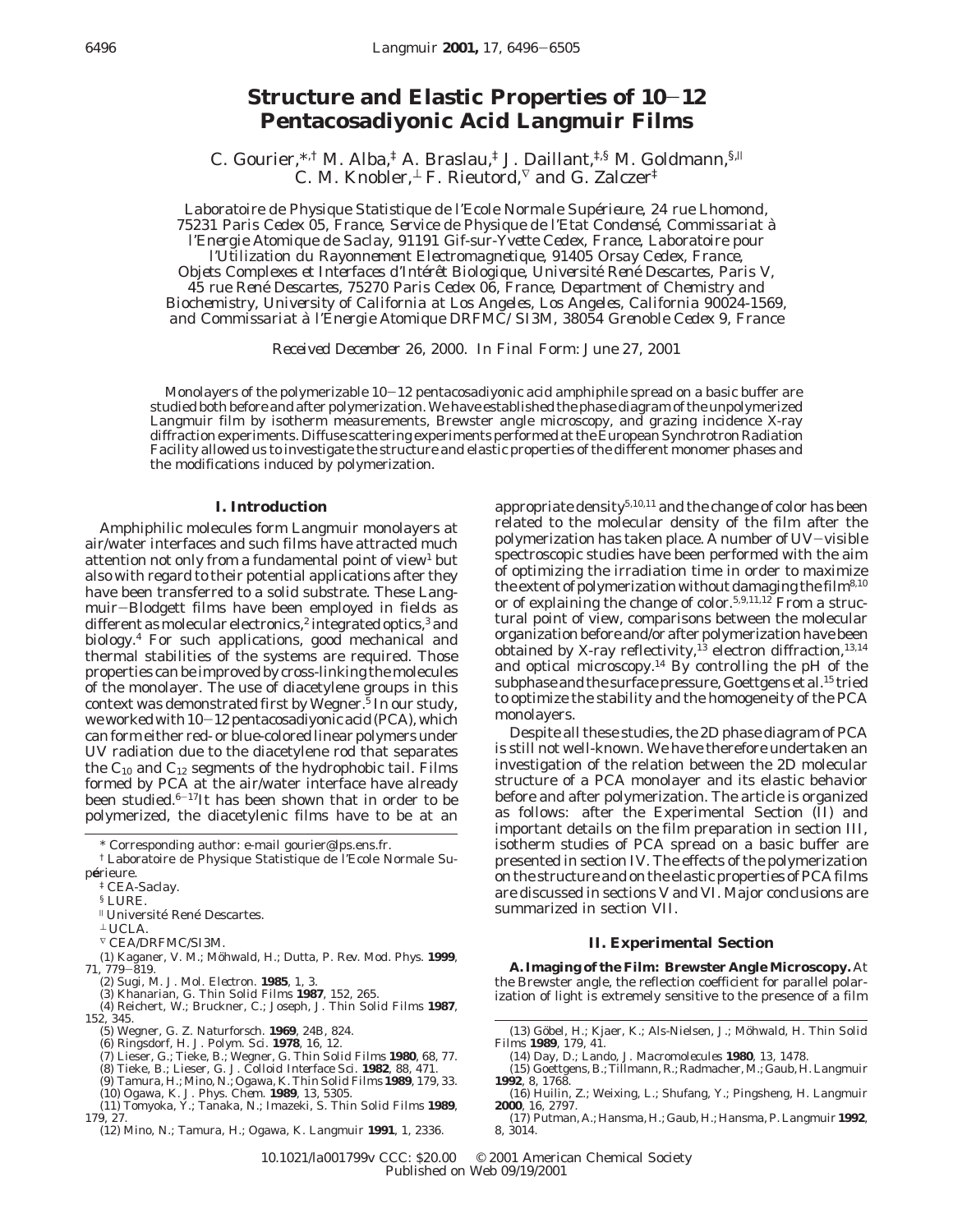

Figure 1. Geometry of (a) reflectivity experiments and (b) diffuse scattering experiments.

even if it is as thin as a monolayer.18,19By this principle, the Brewster angle microscope (BAM) from Nanofilm Technology GmbH society allowed us to image in situ (i.e., directly at the air/liquid interface) the shape and texture of monolayer domains of PCA at scales ranged between 10 *µ*m and 1 mm.

**B. Grazing Incidence Scattering of X-rays.** Grazing incidence scattering of X-rays<sup>20,21</sup> has emerged as a powerful tool for the investigation of the structures and fluctuations of interfaces<sup>22-23</sup> (see ref 24 for a recent review).

The reflection of X-rays impinging on a perfectly flat interface can be determined by the Descartes and Fresnel laws (see for example ref 25). The reflected and transmitted waves are in the plane of incidence (plane defined by the incident light and the normal to the surface, with the angle of reflection equal to the angle of incidence  $\theta_i$ ). For a Langmuir film, an insoluble amphiphilic film at the air/water interface, the modulation of the specularly reflected signal results from the interferences between beams scattered at the different interfaces. At the nanometer scale, no real surface is perfectly flat, and the incident wave is, in fact, not entirely specularly reflected; a small fraction of the intensity is scattered nonspecularly i.e., with scattering angles  $\theta_d$  different from  $\theta_i$  or out of the plane of incidence. The off-specular scattering of X-rays can result from density inhomogeneities (as, for example, during a first-order phase transition) but in the present case it is mainly due to height fluctuations. For a monolayer of PCA, the resulting interferences at the five identifiable regions in the density profile (air/chain, chain/diacetylene rod, diacetylene rod/chain, chain/head, and head/subphase) can be calculated within the distorted-wave Born approximation, which takes into account refraction and absorption.21 The resulting signal gives rise to the modulation of the intensity in the direction of the surface normal and therefore allows the determination of the normal structure of the film.

In this study, two kinds of experiments using small-angle X-ray scattering have allowed the determination of the vertical structure of the amphiphilic films. The first is the usual measurement of the reflectivity, as in ref 13, and the second is a measurement of off-specular (or diffuse) surface scattering, a relatively new technique. The principles of both kinds of experiments are illustrated in Figure 1. For measurements in the plane of incidence, the in-plane  $q_x$  and normal  $q_z$  wave-vector transfers are given by

$$
q_x = \frac{2\pi}{\lambda} (\cos \theta_d - \cos \theta_i)
$$
  

$$
q_z = \frac{2\pi}{\lambda} (\sin \theta_d + \sin \theta_i)
$$
 (1)

where  $\lambda$  is the wavelength and  $\theta_i$  and  $\theta_d$  are the angles of the incident beam and the detected beam above the surface.

- (19) Ho¨nig, D.; Mo¨bius, D. *J. Phys. Chem.* **1991**, *95*, 4590.
- (20) Sinha, S. K.; Sirota, E. B.; Garoff, S. *Phys. Rev. B* **1988**, *38*, 2297.

The reflectivity experiment (Figure 1a) consists of measuring the reflection coefficient of an interface as a function of the outof-plane wave-vector transfer *qz* with the in-plane wave vector *q<sub>x</sub>* equal to zero, i.e., with  $\theta_i = \theta_d$ . An increase of the incident angle  $\theta_i$  results in a deeper incident wave penetration and therefore an increase in scattering from the subphase. The detected signal also integrates a diffusely scattered component due to finite-size resolution effects. Since the separation into a specular and a nonspecular part is, in general, not possible, the latter contribution must also carefully be taken into account in order to obtain a correct analysis of the measured reflectivity  $\textrm{curves.}^{21}$ 

The off-specular (or diffuse) surface scattering experiment performed here and illustrated in Figure 1b consists of the measurement of the intensity scattered in the plane of incidence as a function of the wave-vector transfer. In contrast to the reflectivity experiment, the angle of incidence *θ*<sup>i</sup> is kept fixed at a value  $\theta_i \leq \theta_c$ , the critical angle for total external reflection. In such an experiment, the normal  $q_z$  dependence of the scattered intensity is coupled with the  $(q_x, q_y)$  (in-plane modulus of the fluctuation mode) dependence and can be described by the convolution model:26

$$
I(\mathbf{q}) \propto e^{-q_z^2 \langle z^2 \rangle} \int \mathrm{d}x \, \mathrm{d}y \, [e^{q_z^2 \langle z(0,0)z(x,y) \rangle} - 1] e^{i(q_x x + q_y y)} \tilde{R}(x,y) \quad (2)
$$

where  $\hat{R}(x, y)$  is the Fourier transform into real space of the angular resolution function. Consequently, the analysis of the nonspecularly diffuse beam should allow not only the determination of the normal structures (it will be interesting to compare the accuracy obtained with both techniques) but also the investigation of the statistical mechanics of out-of-plane fluctuations of amphiphilic interfaces.

Both the interface roughness, characterized in particular by the rms roughness  $\langle z^2 \rangle$ , and the height-height correlation function  $\langle z(0,0)z(x,y)\rangle$  can be obtained from the diffuse scattering. The fluctuation spectrum for a fluid interface including the effects of gravity, surface tension *γ*, and bending rigidity *K* can be obtained by Fourier transforming the free energy<sup> $27,28$ </sup> and applying the equipartition theorem. It is expected to be given by

$$
\langle z(-\mathbf{q})z(\mathbf{q})\rangle = \frac{k_{\rm B}T}{\Delta\rho g + \gamma(q)q^2 + K(q)q^4}
$$
(3)

where the three terms in the denominator respectively describe the limitation of out-of-plane fluctuations by gravity at large scales, by capillarity, and by the bending rigidity modulus at short length scales. Although the validity of eq 3 is still to be demonstrated<sup>23</sup> from an experimental point of view, it has been used in this work to assess the importance of bending effects.

- Sons: New York, 1975. (26) Daillant, J.; Quinn, K.; Gourier, C.; Rieutord, F. *J. Chem. Soc., Faraday Trans.* **1996**, *92*, 505.
- (27) Buff, F. P.; Lovett, R. A.; Stillinger, R. H. *Phys. Rev. Lett.* **1965**,
- *<sup>15</sup>*, 621-623. (28) Helfrich, W. *Z. Naturforsch.* **<sup>1973</sup>**, *28c*, 693-703.

<sup>(18)</sup> He´non, S.; Meunier, J. *J. Rev. Sci. Instrum.* **1991**, *62*, 936.

<sup>(21)</sup> Daillant, J.; Be´lorgey, O. *J. Chem. Phys.* **1992**, *97*, 5837. (22) Braslau, A.; Pershan, P. S.; Swislow, G.; Ocko, B. M.; Als-Nielsen, J. Phys. Rev.  $A$  1988, 38, 2457–2470.

J. *Phys. Rev. A* **<sup>1988</sup>**, *<sup>38</sup>*, 2457-2470. (23) Gourier, J.; Daillant, A.; Braslau, M.; Alba, K.; Quinn, D.; Luzet,

C.; Blot, D.; Chatenay, G.; Grübel, J.-F.; Legrand, G.; Vignaud, C. *Phys.*<br>*Rev. Lett.* **1997**, *78*, 3157.

<sup>(24)</sup> Daillant, J.; Alba, M. *Rep. Prog. Phys.* **2000**, *63*, 1725. (25) Jackson, J. D. *Classical Electrodynamics*, 2nd ed.; J. Wiley and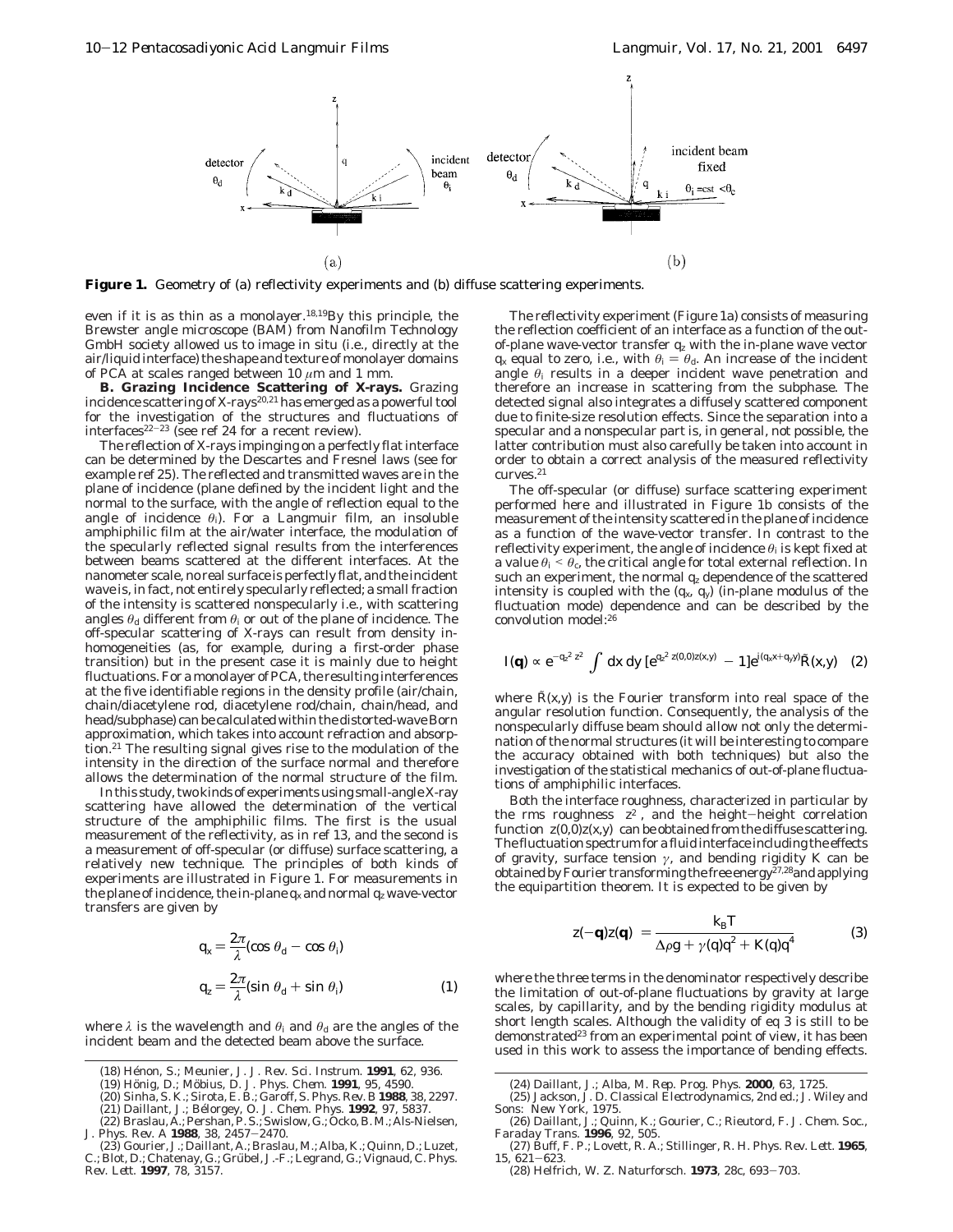

**Figure 2.** Geometry of diffraction experiments: (a) front view; (b) side view.

Fourier transformation of the fluctuation spectrum given by eq 3 yields the correlation function to be inserted in eq 2:

$$
\langle z(0,0)z(x,y)\rangle = \frac{k_{\rm B}T}{2\pi\gamma}[K_0(r\sqrt{\Delta\rho g/\gamma}) - K_0(r\sqrt{\gamma/K})]
$$
 (4)

where  $r^2 = x^2 + y^2$  and  $K_0$  is the modified Bessel function of second type of order zero. The X-ray reflectivity experiments were performed with the laboratory reflectometer described in ref 29. But, because of the relative complexity of the molecules studied and the limitations of the reflectivity technique, these experiments have only allowed a rough characterization of the vertical structure of the films. The X-ray diffuse scattering experiments were performed at the CRG-IF (BM32) beamline of the European Synchrotron Radiation Facility (ESRF). The desired radiation ( $\lambda$  = 0.0688 nm) was selected by use of the (111) reflections of two silicon monochromator crystals and the angle of incidence on the liquid surface was fixed after reflection by a flat mirror at  $\theta_i = 0.85\theta_c$ . We took great care to limit the background, as described in ref 26. The beam footprint on the trough was controlled by a primary slit of typical size  $0.13 \times 1$ mm2, and the resolution was controlled by a pair of slits of typical size  $2 \times 2$  mm<sup>2</sup> and  $0.25 \times 4$  mm<sup>2</sup> positioned, respectively, after the sample (210 mm from the center of the trough) and in front of the detector (720 mm from the center of the trough). We checked on a bare surface of pure water that resolution effects were correctly described by eq 2.

The in-plane structure of the PCA monolayers was determined by grazing angle X-ray diffraction experiments (GIXD)<sup>1</sup> performed at the D24 beamline<sup>30</sup>at the Laboratoire pour l'Utilisation du Rayonnement Electromagnetique (LURE), and the geometry is shown in Figure 2. The incident angle  $\theta_i$  was also fixed at 85% of the critical angle for total external reflection, and the horizontal wave vector transfer  $q_y = (4\pi/\lambda) \sin \psi$  was sampled by changing the horizontal scattering angle *ψ*.

## **III. Film Preparation and Isotherm Measurements**

The isotherm measurements were performed either in a large homemade Langmuir trough (700 cm<sup>2</sup>) adapted to grazing angle X-ray experiments or in a smaller Riegler & Kirstein trough (140 cm2) that could easily be inserted in a Brewster angle microscope. The surface pressure-area isotherms were measured by continuous compression. The surface tension was measured with a Wilhelmy balance (Riegler & Kirstein), calibrated with the well-known phase transitions  $(L2-L'2$  and  $L'2-LS$ ) of a behenic acid Langmuir film. The temperature was regulated within  $\pm 0.5$  °C by a water circulation bath. The troughs were cleaned with nitric acid and acetone, followed by numerous rinses with pure water from a Millipore Milli-Q system (specific resistivity 18.2 MΩ·cm).

Whereas the pure PCA monomer is a white powder, the polymer is blue and forms a red, insoluble suspension in certain



 $\frac{k_{\rm B}T}{2\pi\gamma}[K_0(r\sqrt{\Delta\rho g/\gamma}) - K_0(r\sqrt{\gamma/K})]$  (4) **Figure 3.** Surface pressure–molecular area isotherms for PCA<br>on pure water subphase at room temperature, with spreading<br>solvent (a) 1:0, otherol—beyane mixture, (b) chloro solvent (a) 1:9 ethanol-hexane mixture, (b) chloroform, (c) 1,1,2-trichloroethane, or (d) toluene.

organic solvents. It was therefore evident that the PCA, purchased from Lancaster, was always partially polymerized and could not be used as received. To remove the polymer, solutions of PCA were filtered several times before preparation of the spreading solutions. Because of the high reactivity of PCA, the solutions were then stored in the dark at 5 °C.

The quality of the films depends significantly on the spreading solvent and the concentration of the spreading solutions. At concentrations higher than 1 mg/mL, nuclei of the bulk phase can be formed during film deposition. On the other hand, the amphiphile can dissolve partially into the subphase at very low concentrations.31 An ideal spreading solvent must fulfill the following requirements: it has to dissolve the amphiphile, spread it homogeneously over the whole surface, be insoluble in the subphase, be volatile, and be chemically inert. To test solvents with regard to these criteria, isotherm measurements were performed at fixed compression velocity and temperature (4.8  $\times$  $10^{-3}$  nm<sup>2</sup> molecule<sup>-1</sup> s<sup>-1</sup>, 19 °C) for various spreading solvents: 1,1,2-trichloroethane, chloroform, toluene, and a 1:9 ethanolhexane mixture. (A solution with pure 1,1,1-trichloroethane, without stabilizing agents, was also tested but did not spread on water.) The results are shown in Figure 3.

Small shifts  $(\approx 0.02 \text{ nm}^2/\text{molecule})$  of the molecular area at which the increase in surface pressure occurs can be noticed. They can be attributed either to small concentration errors (defined at  $\pm 0.01$  mg/mL) in the volume spread or to real physical differences (see below). More interesting is the change in the surface pressure of the low-molecular-area "plateau" of the isotherms, i.e., the collapse pressure at which the film undergoes a transition from a monolayer to a multilayer or a bulk phase. As can be seen in Figure 3, the pressure at which collapse occurs depends on the solvent. For solutions in 1,1,2-trichloroethane and toluene, the collapse pressure of the film is significantly lower than that observed with chloroform or the ethanol-hexane mixture. This may be the result of the poor spreading properties of these two solvents on water. We therefore preferred to use chloroform or a mixture of ethanol and hexane, which spread well. Nevertheless, with chloroform there is a possibility that highly reactive radicals could be formed with a risk of breaking the diacetylene rods<sup>32</sup> and introducing defects into the monolayer.33The ethanol-hexane mixture is less reactive, but ethanol is soluble in water, and if care is not taken, a partial solubilization of the amphiphile may occur.31 The loss of material depends on

<sup>(29)</sup> Bourdieu, L.; Chatenay, D.; Daillant, J.; Luzet, D. *J. Phys. II (France)* **1994**, *4*, 37.

<sup>(30)</sup> Fontaine, P.; Goldmann, M.; Rondelez, F. *Langmuir* **1999**, *15*, 1348.

<sup>(31)</sup> Gericke, A.; Kutscher, J.; Hühnerfuss, H. *Langmuir* 1993, 9, 2119.

<sup>(32)</sup> Peterson, I. Private communication, 1993. (33) Gourier, C.; Daillant, J.; Chatenay, D.; Knobler, C.; Zalczer, G. Structures of PCA collapsed films. In*Short and long chains at interfaces*; Daillant, J., Guenoun, P., Marques, C., Muller, P., Trân Thanh Vân,<br>J., Eds.; Editions Frontières: Gif-sur-Yvette, France, 1995.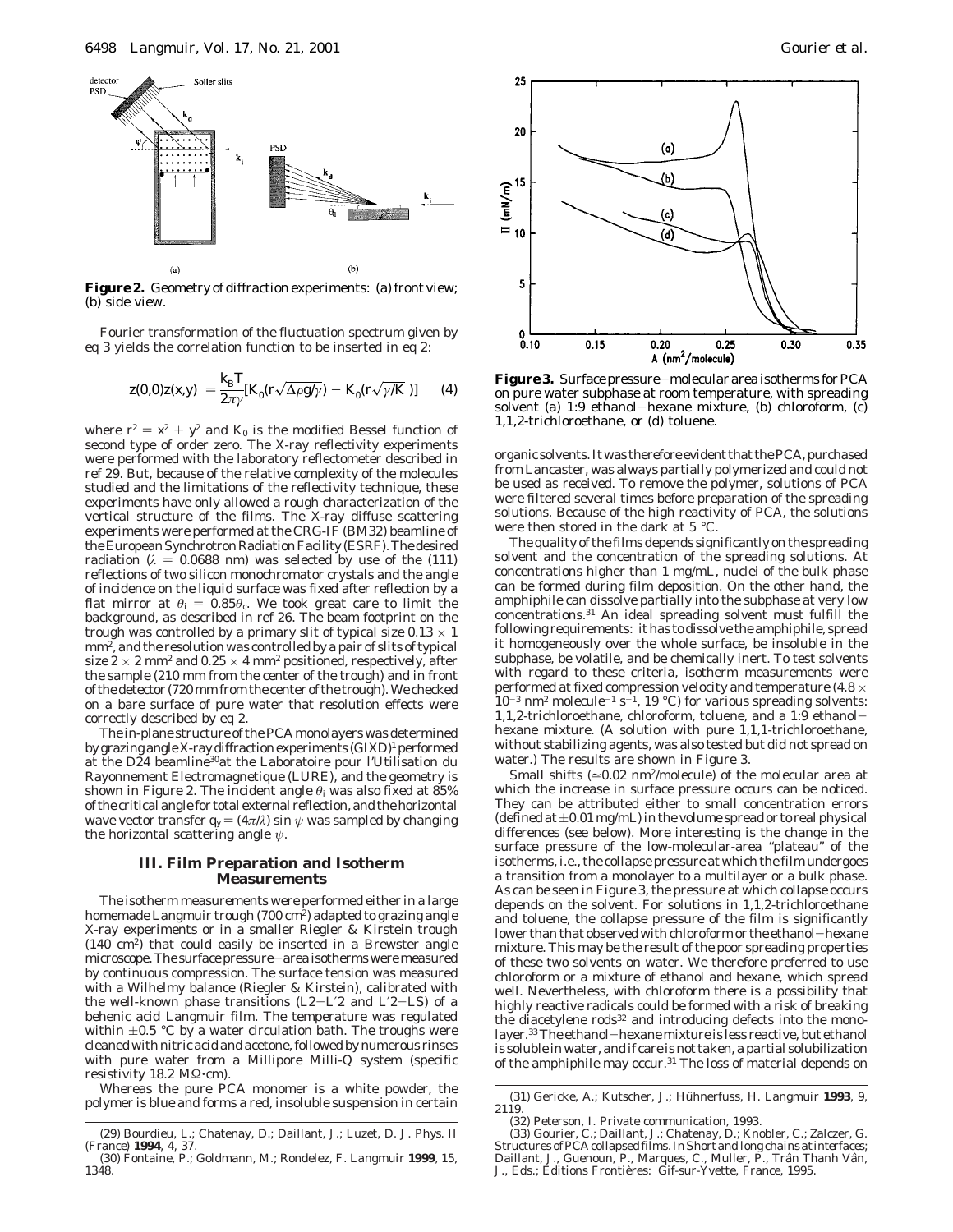

**Figure4.** Surface pressure-molecular area isotherms for PCA, with 1:9 ethanol-hexane mixture on sodium tetraborate aqueous subphase: (a)  $pH = 8.5$ , (b)  $pH = 8$ , (c)  $pH = 7.85$ .

the chain length of the amphiphile and on the volumes of the deposited droplets. By using the smallest (10%) fraction of ethanol that allowed a total solubilization of the PCA into the ethanolhexane mixture, we optimized the spreading technique by carefully creating tiny droplets  $(1 \mu L)$  and letting them gently touch the subphase. When this procedure was followed, no loss was observed in the isotherms (compare Figure 3 panels a and c). Note that with this procedure there is a bump in the isotherm at high pressure, which is indicative of a nucleation barrier. It is much less pronounced with the other solvents, indicating that nuclei are either already present or much easier to nucleate with trichloroethane, toluene, or chloroform. All further experiments presented in this work have then been performed with the 1:9 ethanol-hexane spreading solvent.

Another important parameter is the nature of the subphase. For PCA, we have observed that on pure water the monolayer is unstable and collapses. It has been observed<sup>15</sup> that the monolayer can be stabilized with respect to collapse to bilayers or multilayers by spreading on a basic subphase. The PCA headgroups ionize at high pH and a repulsive force appears between them consistent with the fact that sheets in the multilayer stack would repel each other. This phenomenon is illustrated in the isotherms shown in Figure 4, which are consistent with those reported by Goettgens et al.<sup>15</sup> Although the collapse pressure increases with increasing pH, it also becomes more difficult to reach the smaller molecular areas necessary for polymerization. For this reason, we chose to carry out our experiments on a subphase maintained at pH 7.5 by a sodium tetraborate buffer.

# **IV. Isotherm Studies**

Isotherms of PCA spread on a sodium tetraborate buffer at pH 7.5 at temperatures ranging between 17 and 30 °C are shown in Figure 5. The form of the isotherms is reminiscent of that of simple fatty acids or phospholipids on pure water.34,35The transition plateau reveals the presence of at least two distinct phases. An evaluation of the compressibilities of these phases can be obtained by the relation

$$
\chi_{\rm T} = -\frac{1}{A} \left( \frac{\partial \mathbf{A}}{\partial \Pi} \right)_{\rm T} \tag{5}
$$

One has to note that if the monolayer is inhomogeneous (we will see from the BAM studies that this is indeed the



**Figure 5.** Surface pressure-molecular area isotherms for PCA on a water subphase buffered at pH 7.5 at temperatures ranging between 17 and 30 °C (from bottom to top). The spreading solvent was a 1:9 ethanol-hexane mixture.

case), eq 5 will only give a rough approximation of the real compressibility.<sup>36</sup> Starting from  $\Pi = 0$  mN/m at large molecular areas, there is a slow increase of the surface pressure that is the signature of a very compressible phase (40 m/N), with molecular area  $A \gg 0.7$  nm<sup>2</sup>; we will call this the expanded phase. There is then a plateau characteristic of a first-order transition from the expanded phase to a denser phase (condensed phase). After the transition is completed, the compression of the condensed phase gives rise to a steep increase in pressure. The compressibility of this phase (2.4 m/N) is about 16 times smaller than that of the expanded phase. The monolayer undergoes collapse at  $33 \pm 1$  mN/m (0.215  $\pm$  0.015  $nm^2$ ).

The PCA film was exposed to UV radiation both in the expanded phase and in the condensed phase, with the help of a commercial Hg vapor lamp  $(\lambda = 254 \text{ nm})$ , under argon atmosphere to protect the film from ozone oxidation. The UV irradiation was stopped after a few minutes to avoid any alteration of the polymerized layer, easily revealed by an increase in surface pressure. Powdered sulfur was deposited on the film to visualize its flow under a gentle stream of air. After the irradiation, no motion of the condensed phase could be observed; the film appears to be rigid. In addition, the appearance of a pale pink color of the layer after irradiation is typical of the polymerized PCA.6,9,11 In contrast, there was no evidence of any long-range polymerization after irradiation of the expanded phase. The layer remained as fluid as before exposure, and no pink color could be observed. This suggests that the polymerization of PCA films is a selective process with respect to the structure of the monolayer, in agreement with the often quoted topochemical nature of the polymerization reaction.<sup>15,17,29</sup> If the surface pressure of the condensed phase is kept constant during irradiation, the molecular area of the film is reduced by about 10%. Similarly, if the average molecular area is kept fixed during the polymerization, there is a decrease in surface pressure. Both observations suggest a rearrangement of the molecules within the film. The often proposed (but rarely checked) explanation is the contraction of the twodimensional molecular network<sup>7,14</sup> during polymerization. We note finally that the polymerized film can be com- (34) Albrecht, O.; Gruler, H.; Sackmann, E. *J. Phys. (Paris)* **<sup>1978</sup>**, *<sup>39</sup>*,

<sup>301.</sup>

<sup>(35)</sup> Ulman, A. *An Introduction to Ultrathin Organic Films: from Langmuir*-*Blodgett to Self-Assembly*; Academic Press: New York, 1991.

<sup>(36)</sup> Fradin, C.; Daillant, J.; Braslau, A.; Luzet, D.; Alba, M.; Goldmann, M. *Eur. Phys. J. B* **<sup>1998</sup>**, *<sup>1</sup>*, 57-69.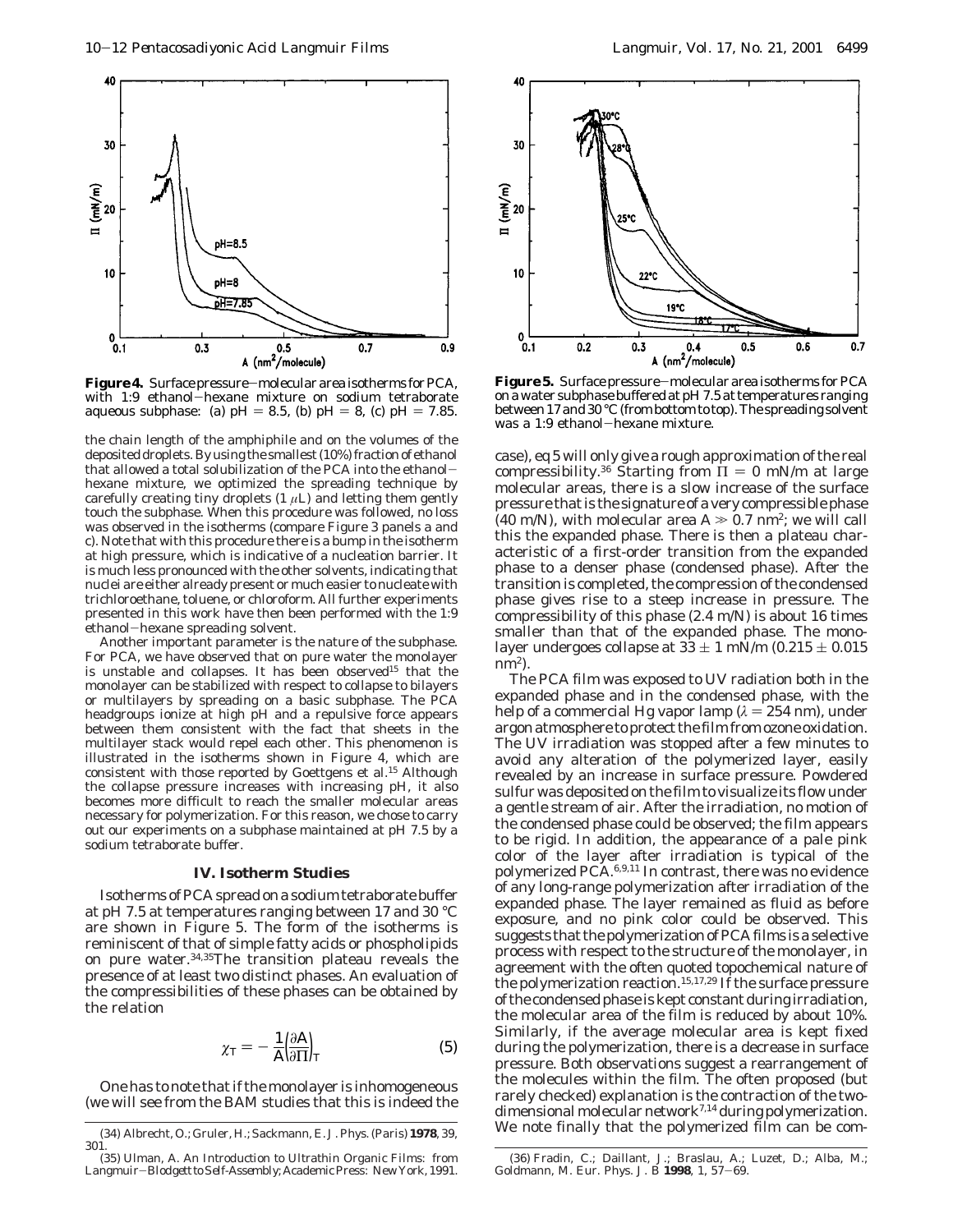

**Figure 6.** (a) X-ray reflectivity curve recorded at room temperature in the expanded phase at 0.6 nm<sup>2</sup>/molecule and a pressure of 3 mN/m. (b) X-ray diffuse scattering curve recorded at room temperature in the expanded phase at 0.55 nm2/molecule and a pressure of 3 mN/m.

pressed to a much higher pressure than the unpolymerized film  $(>40 \text{ mN/m})$  without collapsing.

### **V. Structural Study**

**A. Expanded Phase.** The expanded phase could not be detected with our Brewster angle microscope. In addition, at 22 °C and for a molecular area equal to 0.5 nm2, no molecular structure could be observed by GIXD experiments. Both results confirm that, as expected from the isotherm measurements and UV irradiation, the expanded phase is not organized. To characterize the vertical structure of the molecules in the expanded phase, X-ray reflectivity experiments were carried out with the laboratory reflectometer (Figure 6a), and X-ray grazing incidence diffuse scattering experiments (Figure 6b) were performed at the ESRF.

We first discuss the shape of these curves. In the normalized reflectivity data curve (Figure 6a), beyond *qz*  $= 4 \times 10^{9}$  m<sup>-1</sup>, the signal coming from the monolayer, about 107 times less intense than the incident beam, is no longer perceptible. This is not the case for the diffuse scattering data (Figure 6b), which allow the detection of a weaker signal  $(10^{-8}$  times the incident beam intensity). This extension of the measurements toward larger wave vectors ( $q_z = 6 \times 10^9$  m<sup>-1</sup>) provides a better accuracy on the determination of the structural parameters. This new and more efficient method of investigation of the normal structure of a film is, in our opinion, one important result of this work. Moreover, the grazing angle of incidence need not be changed during an experiment, which is a great advantage when synchrotron radiation is used. The experiment is then much easier to carry out since the angle of incidence can be fixed with a simple mirror instead of a complicated beam deflector.

It is interesting to note that synchrotron reflectivity experiments did not give much better results than those



Figure 7. Schematic of the model used to fit the X-ray experimental data (a) in the case of the expanded phase and (b) in the case of the condensed phase and the polymerized film.

performed in the laboratory with a sealed tube source. In fact, the better results obtained in the X-ray diffuse scattering geometry are mainly due to the effect of the limitation of the bulk scattering thanks to an incident angle fixed below the critical angle of total external reflection. Even though systematic reflectivity experiments were performed on the laboratory reflectometer, emphasis will be put on the diffuse scattering data obtained on the BM32 beamline. In Figure 6b, *I*/*I*<sup>0</sup> has been multiplied by  $q_x$  in order to reduce the ordinate scale to 2 orders of magnitude instead of the 8 orders obtained experimentally, which allows a better view of details.

The experimental data were fit with a four-box model (Figure 7a): one for the upper alkyl chain (thickness  $I_{\text{alk}_2}$ ,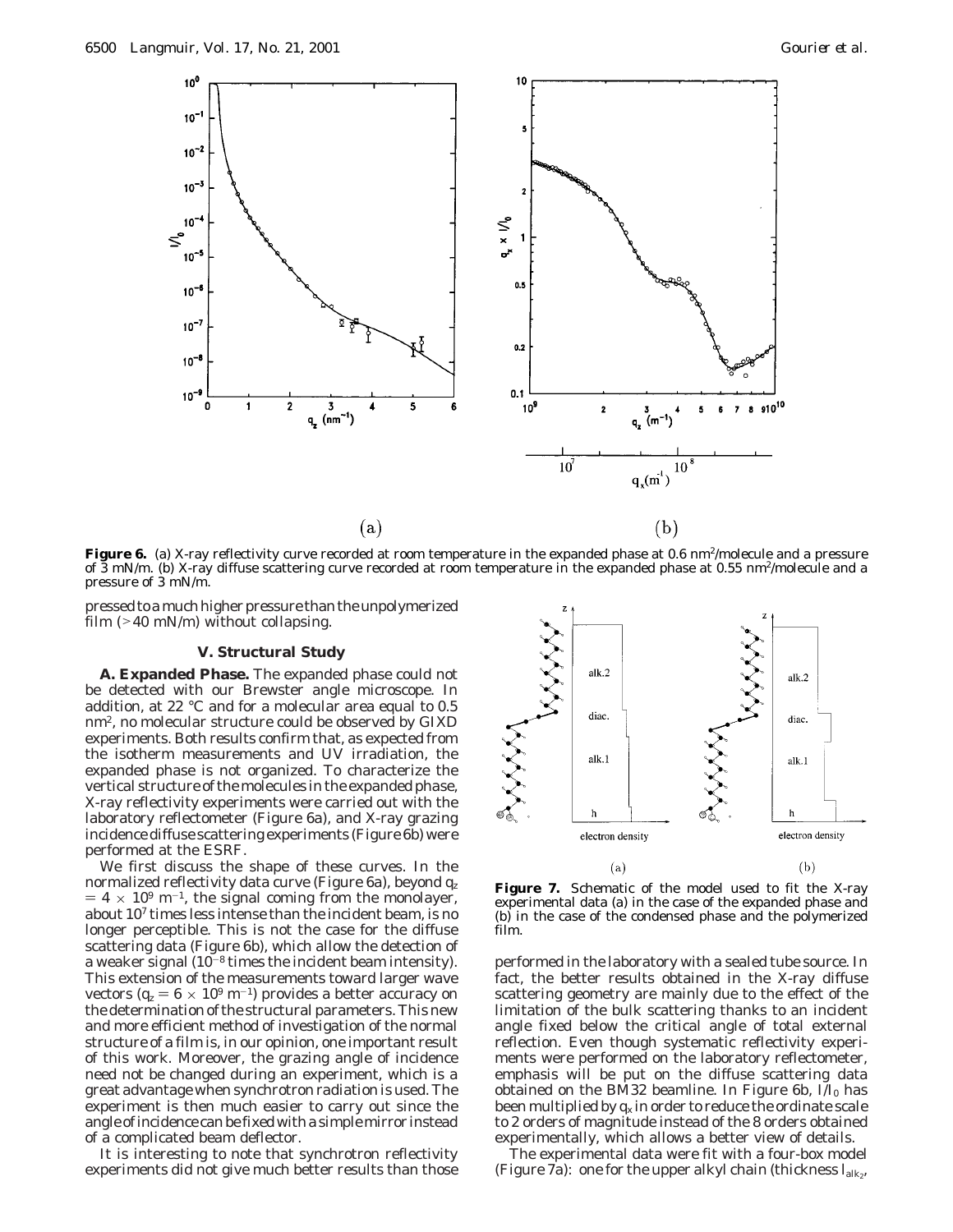





**Figure 8.** Brewster angle microscopy images (600  $\times$  400  $\mu$ m<sup>2</sup>) of the evolution of the PCA film with the molecular area and surface pressure: (a) nucleation of the condensed phase, (b) condensed phase, (c, d) growth from 3-D nuclei, (e, f) ordered condensed phase.

electron density  $\rho_{\text{alk}_2}$ ), one for the diacetylene rod (thickness  $I_{\text{diac}}$ , electron density  $\rho_{\text{diac}}$ ), one for the lower alkyl section (thickness  $I_{\text{alk}_1}$ , electron density  $\rho_{\text{alk}_1}$ ), and one for the COOH headgroup (thickness  $I_h$ , electron density  $\rho_h$ ). According to the fit, the overall thickness of the monolayer is about 1.86 nm, with  $l_{\text{alk}_2} = 0.86$  nm,  $l_{\text{dia}} = 0.25$  nm,  $l_{\text{alk}_1}$  $= 0.50$  nm, and  $I_h = 0.25$  nm. The lengths obtained from this kind of experiment are projections over an axis normal to the interface. Thus, since the total thickness we measure is small compared to the thickness of the fully stretched molecule (3.1 nm), it implies that the chains must be highly tilted and/or disordered in the expanded phase. For the electron densities, the parameters of the fit are  $\rho_{\rm alk}/\rho_{\rm water}$  $= 0.85$ ,  $\rho_{\text{dia}}/\rho_{\text{water}} = 0.93$ ,  $\rho_{\text{alk}_1}/\rho_{\text{water}} = 1.04$ , and  $\rho_{\text{header}}/\rho_{\text{water}}$  $= 1.10$ . This progressive decrease of the densities, from the acid head on the subphase to the upper alkyl chains, is again indicative of a disordered expanded phase. The role of the diacetylene rods will be examined in section

V(D). Let us finally mention that the surface tension given by the model is consistent with the value directly obtained from the Wilhemy balance measurement.

**B. Condensed Phase.** *a. Texture*. As previously mentioned, coexistence between the expanded phase and a condensed phase takes place upon compression. In contrast to the expanded phase, the nucleation (Figure 8a) and growth (Figure 8b,e,f) of the condensed phase could be observed with BAM. By carefully controlling the pH and the temperature, a condensed phase with very long-range ramified structures (>1 mm) was systematically observed (Figure 8e,f). These domains are highly ordered. This texture could be the one leading to the well ordered polymer of ref 15. Upon further compression, the condensed domains come into contact. Nevertheless no deformation could be observed at the 10 *µ*m scale, which is the resolution of our BAM. If the stress becomes too great, the film collapses, and three-dimensional bright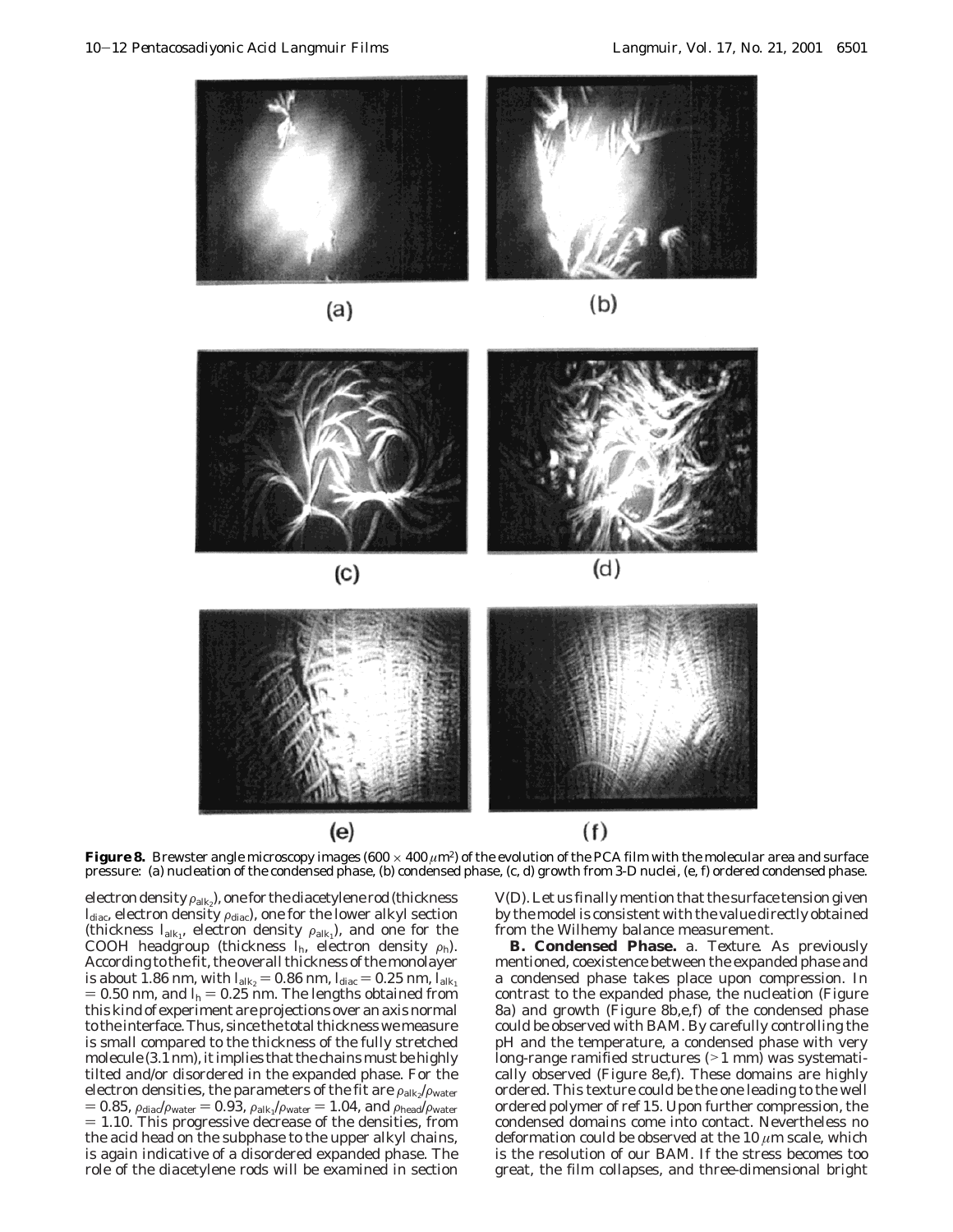

**Figure 9.** X-ray diffuse scattering: ( $\bullet$ ) condensed phase  $\pi$  =  $10 \text{ mN/m}$ ,  $A = 0.29 \text{ nm}^2/\text{molecule}$ ; (O) polymerized monolayer at  $\pi = 10$  mN/m,  $A = 0.27$  nm<sup>2</sup>/molecule. For clarity,  $q_x I/I_0$ versus  $q_x$  is shown and the ordinate axis for the condensed phase is divided by 3.

nuclei appear (Figure 8c,d). Except for these bright nuclei, if any, the domains slowly melt upon decompression. The expanded-condensed phase transition is reversible. The behavior of the condensed domains upon compression, the long-range order, and the inhomogeneities are reminiscent of those of a solid.

*b. Vertical Plane Structure.* Once again, to study the vertical structure of the condensed phase, reflectivity and diffuse scattering experiments were performed. As previously explained, better results are obtained with the diffuse scattering experiments. Figure 9 (b) shows the measured diffuse spectrum of the film at 22 °C and compressed to  $\Pi = 10$  mN/m,  $A = 0.29$  nm<sup>2</sup> obtained with this technique. As in the case of the expanded phase, the data were fitted with a four-box model. In this case, however, the height of the headgroup obtained from the best fit corresponded to the carboxyl group including the first methylene rather than the -COOH group alone (Figure 7b). One can note that the electron density is no longer a decreasing function of the distance from the subphase, as it was for the expanded phase. From the fit parameters given in Table 1, we can estimate the molecular area layer by layer from the simple expression  $A = N_e/t\rho$ , where *t* is the thickness of the layer and  $\rho$  is its electron density, and where the number of electrons is taken equal to  $N_e(alk_2) = 89$ ,  $N_e(dia) = 24$ ,  $N_e(alk_1) =$ 64 and  $N_e(h) = 31$ . The molecular areas are  $A(alk_2) = 0.22$ nm<sup>2</sup>,  $A$ (diac) = 0.23 nm<sup>2</sup>,  $A$ (alk<sub>1</sub>) = 0.26 nm<sup>2</sup>, and  $A$ (h) = 0.22 nm2. From the near constancy of these areas and the marked profile in the electron density, it is evident that the condensed phase is structured.

**Table 1. Fit Parameters of X-ray Diffuse Scattering Experiments Recorded on the Condensed Phase and on the Polymerized Monolayer***<sup>a</sup>*

|                                         | condensed phase | polymerized monolayer |
|-----------------------------------------|-----------------|-----------------------|
| $\gamma$ (mN/m)                         | 63              | 63                    |
| $\rho_{\rm alk_2}/\rho_{\rm water}$     | $0.93 \pm 0.01$ | $0.92 \pm 0.01$       |
| $\rho_{\text{dia}}/\rho_{\text{water}}$ | $1.08 \pm 0.02$ | $1.26 \pm 0.03$       |
| $\rho_{\rm alk_1}/\rho_{\rm water}$     | $0.96 \pm 0.02$ | $0.96 \pm 0.02$       |
| $\rho_{\rm h}/\rho_{\rm water}$         | $1.27 \pm 0.02$ | $1.24 \pm 0.02$       |
| $l_{\rm alk_2}(nm)$                     | $1.27 \pm 0.02$ | $1.29 \pm 0.03$       |
| $l_{\text{diag}}$ (nm)                  | $0.28 \pm 0.02$ | $0.18 \pm 0.02$       |
| $l_{\rm alk}$ (nm)                      | $0.73 \pm 0.02$ | $0.96 \pm 0.03$       |
| $h_{h}$ (nm)                            | $0.32 \pm 0.02$ | $0.30 \pm 0.03$       |
| $K(k_{\rm B}T)$                         | $250 \pm 100$   | $500 \pm 100$         |
|                                         |                 |                       |

*<sup>a</sup>* Buffer pH was 7.5.

*c. In-Plane Structure.* To explore the two-dimensional crystallinity of the condensed phase, we have performed GIXD experiments (LURE-DCI). Figure 10a shows the diffraction pattern of a monolayer compressed at a surface pressure  $\pi = 20$  mN/m, at 22 °C. Two distinct in-plane diffraction peaks were observed in the measured range (1  $\rm \AA^{-1}$  <  $q_{xy}$  < 2.6 Å<sup>-1</sup>): one at 1.38  $\pm$  0.01 Å<sup>-1</sup> and the other one at  $1.50 \pm 0.01$  Å<sup>-1</sup>. The location of the peaks was determined by fitting the curves to Lorentzians. These singularities demonstrate that the condensed phase has 2D order. Nevertheless the diffraction pattern is consistent with an oblique cell of area  $A = 4π<sup>2</sup>/(q<sub>01</sub>q<sub>10</sub> sin α)$  with  $q<sub>10</sub>$  $= 1.38$  Å<sup>-1</sup>,  $q_{01} = q_{-11} = 1.50$  Å<sup>-1</sup>, and  $\alpha \approx 62^{\circ}$ ,  $\alpha$  being the complementary angle to the one between the two vectors *a*<sup>10</sup> and *a*<sup>01</sup> (unconventional indexation, see Figure 10b), assuming that there is only one molecule per unit cell and that the molecular area obtained from the diffuse scattering curve  $(A \approx 0.22 \text{ nm}^2)$  is a good estimate of the area of the diffraction unit cell. A cell angle close to 60° is characteristic of close packing of the aliphatic chains due to attractive van der Waals interactions, but the asymmetry of the PCA molecule is not compatible with a fully compact structure. The observed deviation from a hexagonal cell leads us to propose that the diacetylene rods are aligned along the larger cell parameter (i.e., *a*10) in the condensed phase (see Figure 11a).

**C. Polymerized Film.** *a. Vertical Plane Structure.* Figure 9 allows the comparison of the diffuse scattering curves of the same PCA film before  $(\bullet)$  and after  $(\circ)$ polymerization at a pressure  $\Pi = 10$  mN/m. Upon polymerization, the film thickness increases (from 2.60 to 2.73 nm) whereas the thickness of the diacetylene rods decreases (Table 1). The latter observation is explained by the fact that the polymerization imposes a horizontal average position to the diacetylene rods, as illustrated in Figure 12. The increase of the film thickness suggests a decrease of the molecular area and of the in-plane lattice constants. From the fit parameters (Table 1), we can perform the same calculation of the molecular areas as for the unpolymerized film. We obtain  $A(alk_2) = 0.22$  nm<sup>2</sup>,  $A(\text{dia}) = 0.31 \text{ nm}^2$ ,  $A(\text{alk}_1) = 0.20 \text{ nm}^2$ , and  $A(\text{h}) = 0.20$ nm2. The small diacetylene rod thickness is responsible for the great difference between the area associated with the diacetylene layer and the others. Nevertheless, the relative error made in this small value is large. Therefore, if we do not take into account the diacetylene layer, the molecular area of the PCA film is appreciably smaller after polymerization. This observation is also consistent with the surface pressure decrease occurring upon polymerization (see Section IV).

*b. In-Plane Structure.* GIXD experiments have been performed at LURE on the film, after UV irradiation in the condensed phase during a few minutes at constant area (0.25 nm<sup>2</sup>/molecule,  $t = 22$  °C). The polymerized film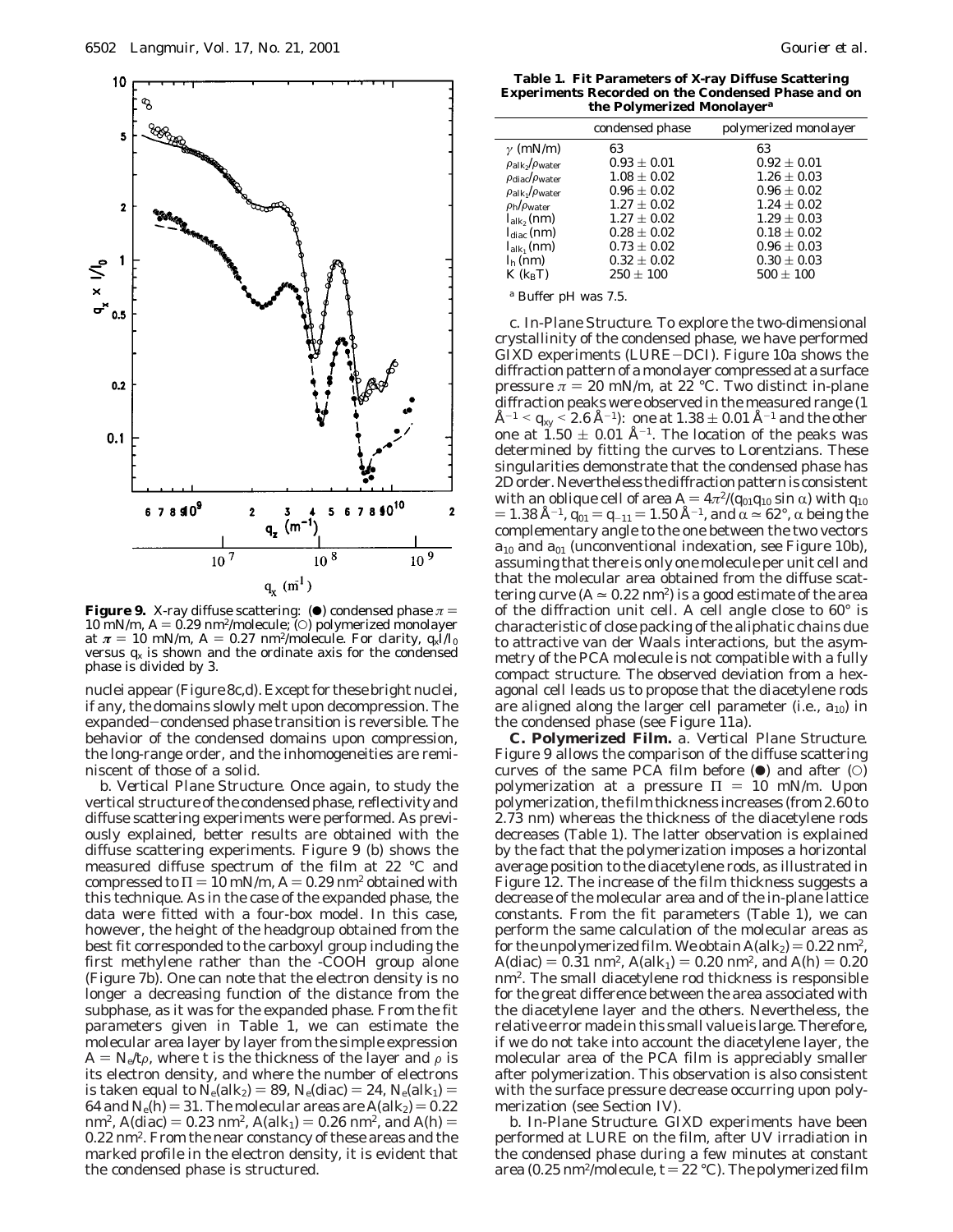

**Figure 10.** (a) X-ray diffraction curve of the condensed phase at  $\pi = 20$  mN/m. (b) Schematic of the associated oblique unit cell:  $a_{10} = 5.13$  Å<sup>-1</sup>,  $a_{01} = 4.72$  Å<sup>-1</sup>, and  $\alpha \approx 62^{\circ}$ .



**Figure 11.** Scheme of the polymerization process (front view): (a) before polymerization; (b) after polymerization.



**Figure 12.** Schematic of a linear polymer of PCA on the subphase (side view). The average position of the diacetylenic rod is horizontal.

gives rise to two peaks at  $1.473 \pm 0.010$  and  $1.545 \pm 0.010$  $\AA^{-1}$  (Figure 13a) plus one much weaker Bragg singularity at  $2.55 \pm 0.02$  Å<sup>-1</sup> (not shown in the figure). Thanks to this last singularity, the three peaks could be indexed with confidence as  $q_{10}$  for the first one,  $q_{01}$  and  $q_{-11}$  for the second degenerated one, and  $q_{11} (q_{11}^2 = q_{01}^2 + q_{10}^2 - 2 q_{01} q_{10}^2)$  $\cos 2\alpha$ ) for the last one. The dimensions of the associated oblique unit cell (Figure 13b) are  $a_{10} = 5.05$  Å,  $a_{01} = 4.81$ Å, and  $\alpha = 58^{\circ}$  (Figure 13b), and its area of 0.205 nm<sup>2</sup> is consistent with the value deduced from diffuse scattering experiments. From these results, it is interesting to note that during polymerization, the lattice area shrinks by about 10% (the molecular area was around 0.23 nm2 before polymerization). This contraction not only explains the decrease of pressure observed when the average molecular area is kept constant during UV irradiation but also is fully consistent with the decrease in the average molecular area recorded on isotherm measurements when the polymerization is done at constant pressure. A possible scheme of polymerization of the PCA monolayer is proposed in Figure 11.

Göbel et al.<sup>13</sup> examined the changes upon polymerization of the vertical structure in monolayers of a two-tailed diacetylenic lipid [dimethylbis(2-hexacosanoic-10,12 dinoyl)oxaethylammonium bromide, "Bronco"] by X-ray reflectivity and determined the in-plane structure by GIXD. They also observed an increase in the thickness of the film upon polymerization and attributed it to a decrease in the tilt angle. (In their analysis they imposed the constraint that the electron densities in the two alkane segments be the same and that the lengths of the chains be proportional to the number of methylenes, which rules out the possibility of different extent of disorder in the two segments.) They carried out GIXD measurements, and electron diffraction studies only on polymerized films.

**D. Influence of the Diacetylenic Rod.** The thicknesses of PCA monolayers in the expanded phase and in the condensed phase are small compared with those of fatty acids of comparable molecular weight such as behenic and melissic acid.37This suggests that the chains are either disordered or tilted in PCA films. The reason is probably partly due to the diacetylene rods, which introduce an asymmetry in the molecule and divide the alkyl chains into two relatively short segments  $(C_{10}$  and  $C_{12}$ ). The van der Waals attractions between each of these segments

<sup>(37)</sup> Daillant, J.; Bosio, L.; Harzallah, B.; Be´nattar, J. J. *J. Phys. II (France)* **1991**, *1*, 149.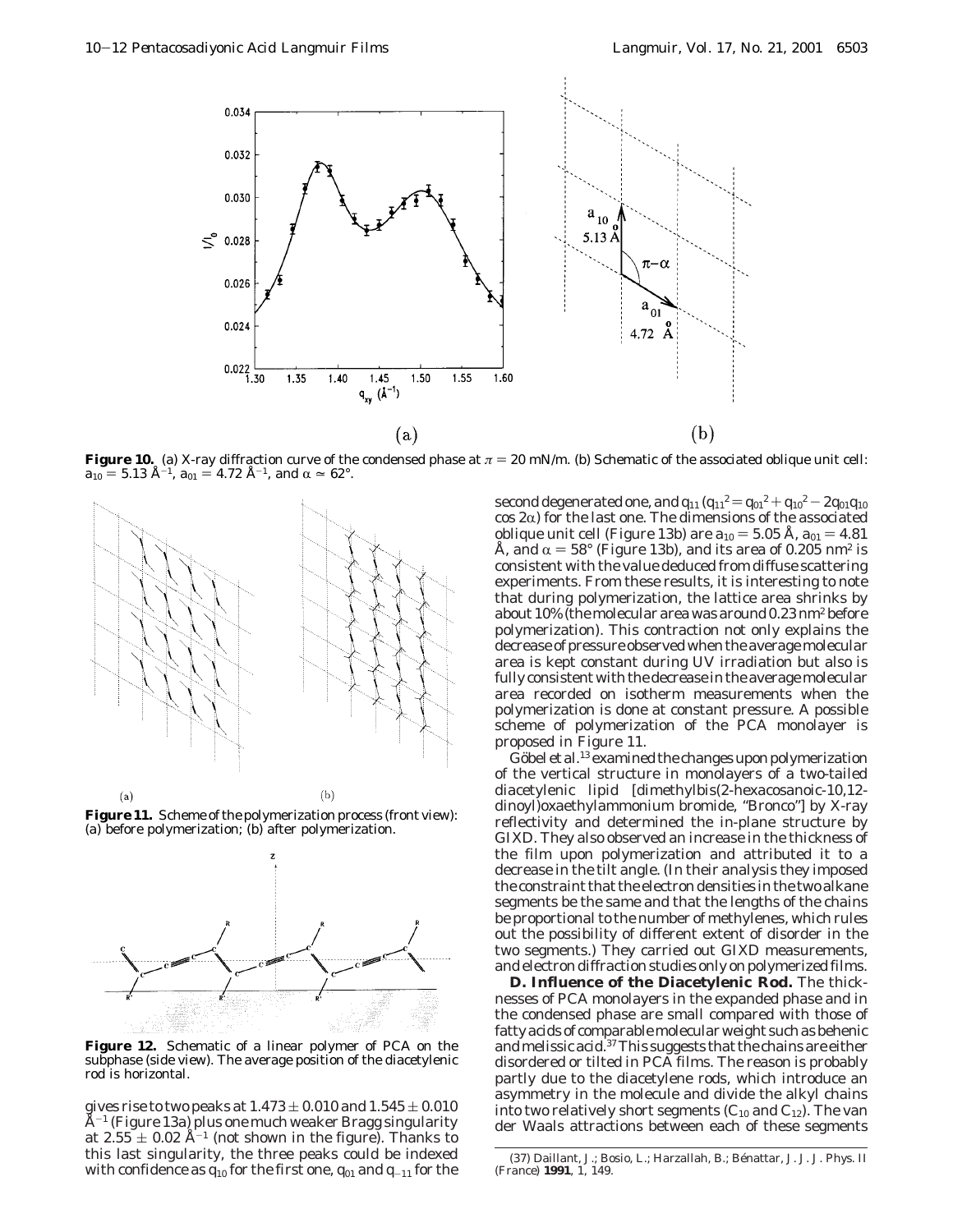

**Figure 13.** (a) X-ray diffraction curves of a polymerized monolayer of PCA. (b) Schematic of the associated oblique unit cell:  $a_{10}$  $=$  5.05 Å<sup>-1</sup>,  $a_{01} = 4.\dot{8}1$  Å<sup>-1</sup>, and  $\alpha \approx 58^\circ$ .

contributes to the stability of the PCA films but probably not enough to compensate for the entropic effects<sup>8</sup> (amplified by the possibility for the diacetylene rod to rotate round the axis of the alkyl chains). Moreover, it is interesting to note that the difference between the thicknesses of the expanded and condensed phases is more important than that between the two phases in fatty acid monolayers.37The thickness of PCA films is very sensitive to external conditions and particularly to the surface pressure. Once again, the asymmetry introduced by diacetylene rods in the molecule is probably responsible for this effect. It provides the upper and lower alkyl chains the flexibility needed to change the monolayer structure upon compression. To finish with the role of the diacetylene rod, we recall that the condensed phase of PCA was found to be favorable to the polymerization reaction. According to the previous discussion, diacetylene compounds with diacetylene rods near the acid head should make effective ordered condensed phases because of stronger van der Waals interactions. Nevertheless, such stable assemblies do not guarantee a good polymerization reaction.<sup>8</sup> As we have shown, the polymerization process requires a rearrangement of the molecules. In contrast with a more stable ordered phase, the flexibility of the PCA chains in the condensed phase allows such a rearrangement.

## **VI. Elastic Properties**

**A. Bending Rigidity.** The scattering by the expanded and condensed PCA films was fitted to the fluctuation spectrum of eq 3 including a *Kq*<sup>4</sup> term. The sensitivity of the experiment is approximately  $\gamma / q_{x_{\rm max}}^2$ , where  $q_{x_{\rm max}}$  is the position of the last interference maximum. Despite the care taken to limit the background, the effective wavevector range where *K* has a limiting effect on the fluctuation spectrum remains quite restricted. This is due to the small value of  $\sqrt{K/\gamma}$  for films spread at the air/ water interface. Nevertheless, a high value of the bending rigidity modulus  $K = (250 \pm 100) k_B T$  was unambiguously necessary to fit the condensed-phase spectrum, whereas the curve recorded for the expanded phase could be fit with a much lower bending rigidity (a few times  $k_B T$ ). This expected increase<sup>37</sup> in  $\bar{K}$  when the compressibility of

the film decreases has recently been observed with the same technique for an arachidic acid monolayer spread on a pure water subphase.<sup>23</sup>

In the case of the polymerized PCA film, the covalent bonds between the molecules stiffen the monolayer, as revealed by the larger value of the bending rigidity modulus  $[K=(500\pm100)k_BT]$  required to fit its fluctuation spectrum (Figure 9, O).

**B.BucklingofthePolymerizedMonolayer.**Finally, the intensity scattered in the plane of incidence (*x*, *z*) by a highly compressed polymerized monolayer is presented in Figure 14b as a function of the longitudinal wave vector transfer  $q_x$  at  $q_z = 0.5$  nm<sup>-1</sup>. In this experiment, performed with the laboratory diffractometer, both *θ*<sub>i</sub> and *θ*<sub>d</sub> change in order to keep *qz* constant (Figure 14a). The central peak at  $q_x = 0$  corresponds to the specular condition. More interesting are the broad peaks observed at  $q_x = \pm (3 \times$  $10^{-3}$ ) nm<sup>-1</sup>, which are absent in all of the scattering curves of unpolymerized PCA film before it collapses. These singularities reveal a well-defined wavelength in the polymerized system ( $\lambda = 2\pi/q_x \approx 2 \mu m$ ) that can be attributed either to height fluctuations or to density inhomogeneities within the film. The latter possibility is not consistent with the fact that this excess scattering is not observed with the unpolymerized film, which is as inhomogeneous as the polymerized one. Moreover, the bending rigidity of the polymerized film is larger and it can be compressed without collapsing to a much larger pressure than the unpolymerized film (>40 mN/m). We interpret this excess scattering as being associated with a buckling of the overcompressed polymerized film in the vertical direction. This process is the only one that would allow a relaxation of the stresses as other mechanisms of collapse are not possible because of the covalent bonds. Buckling of a polymerized octadecyltrichlorosilane monolayer at the air/water interface<sup>38</sup> and of a solid phospholipid phase on a formamide subphase<sup>39</sup> have already been observed in the same range of in-plane vector transfer. Recently, diffuse scattering techniques have been suc-

<sup>(38)</sup> Bourdieu, L.; Daillant, J.; Chatenay, D.; Braslau, A.; Colson, D. *Phys. Rev. Lett.* **1994**, *72*, 1502. (39) Saint-Jalmes, A.; Gallet, F. *Eur. Phys. J. B* **1998**, *2*, 489.